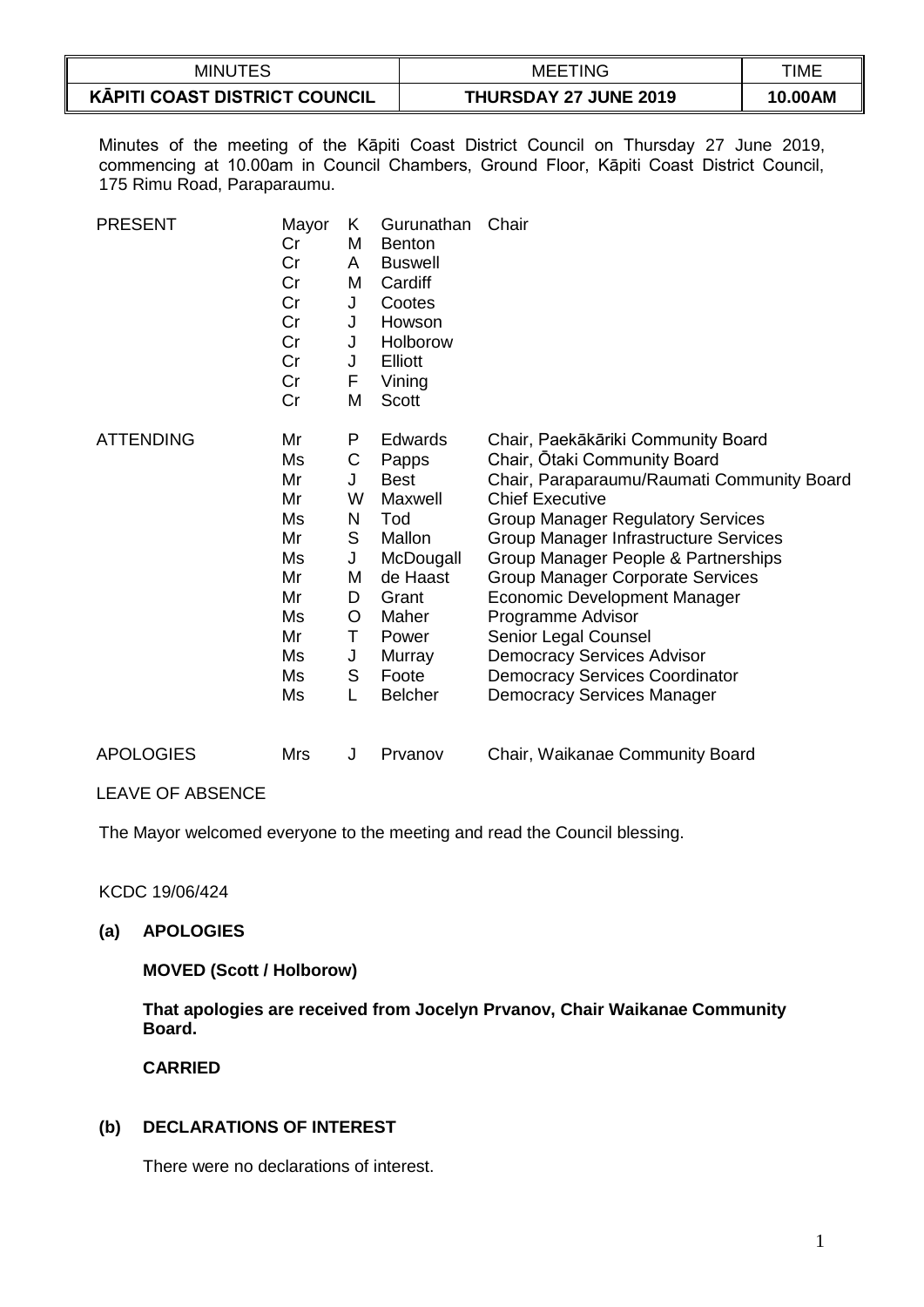| <b>MINUTES</b>                       | 'INC<br>MEE                  | TIME    |
|--------------------------------------|------------------------------|---------|
| <b>KĀPITI COAST DISTRICT COUNCIL</b> | <b>THURSDAY 27 JUNE 2019</b> | 10.00AM |

## KCDC 19/06/426 **PUBLIC SPEAKING TIME (for items relating to the agenda)**

Salima Padamse spoke in relation to Proposed Organisational Review of Council (Corp-19- 845), item 11 on the agenda.

Quentin Poole, on behalf of Coastal Ratepayers United, spoke in relation to Community led Coastal Adaptation (RS-19-833).

Martin Halliday, on behalf of Kāpiti Economic Development Agency, spoke in relation to Proposed Organisational Review of Council (Corp-19-845), item 11 on the agenda.

Jake Roos, on behalf of Low Carbon Kāpiti, spoke in relation to Towards Carbon Neutrality by 2025 (Corp-19-836), item 6 on the agenda.

Dale Evans, spoke in relation to Proposed Organisational Review of Council (Corp-19-845), item 11 on the agenda.

Marilyn Stevens, spoke in relation to Proposed Organisational Review of Council (Corp-19-845), item 11 on the agenda.

Richard Mansell, spoke in relation to Proposed Organisational Review of Council (Corp-19- 845), item 11 on the agenda.

Brett Percival, on behalf of the Chamber of Commerce, spoke in relation to Proposed Organisational Review of Council (Corp-19-845), item 11 on the agenda.

Sam Pritchard, on behalf of the Chamber of Commerce, spoke in relation to Proposed Organisational Review of Council (Corp-19-845), item 11 on the agenda.

Jenna-lea Philpott, spoke in relation to Proposed Organisational Review of Council (Corp-19- 845), item 11 on the agenda.

Nigel Wilson, spoke in relation to Proposed Organisational Review of Council (Corp-19-845), item 11 on the agenda.

#### KCDC 19/06/427 **MEMBERS' BUSINESS**

(a) Public Speaking Time Responses:

Natasha Tod explained, in relation to item 11 on the agenda, that staff have been looking at how the process is going to work in conjunction with the community. Staff have sought information from other areas where a similar process has been run and looking at what components of that process might work for Kāpiti. In the first phase staff will talk with members of the community in order for them to have input into the process, to build understanding and ascertain any desired involvement in the future.

(b) Leave of Absence:

### **MOVED (Benton / Scott)**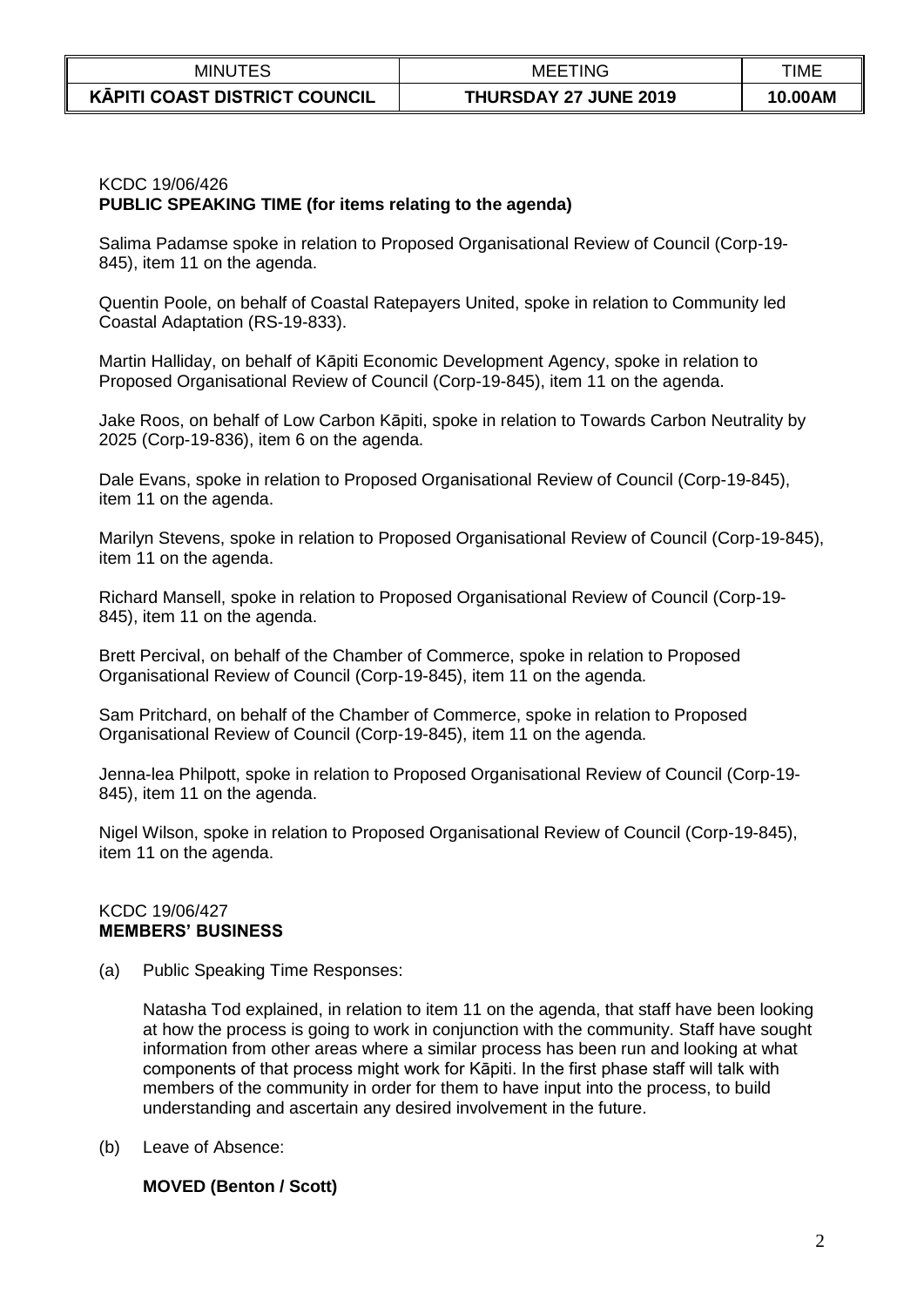| <b>MINUTES</b>                       | TING<br>MEE.          | TIME    |
|--------------------------------------|-----------------------|---------|
| <b>KÄPITI COAST DISTRICT COUNCIL</b> | THURSDAY 27 JUNE 2019 | 10.00AM |

**That leave of absence is approved for Mayor Gurunathan from10 July to 13 July, Cr Cardiff 4 July, Cr Holborow from 17July to 21 July.**

## **CARRIED**

(c) Matters of an Urgent Nature

There were no Matters of an Urgent Nature.

Item 11 on the agenda, the Proposed Organisational Review of the Council (Corp-19-845) was brought forward.

## KCDC 19/06/432 **PROPOSED ORGANISATIONAL REVIEW OF THE COUNCIL (CORP-19-845)**

Wayne Maxwell introduced the paper and answered members' questions.

In answer to a question asking what the criteria would be for selecting which projects would be deferred the Chief Executive explained that at this stage this is unknown because as the scope and costs of any proposal from a provider are unknown. Any projects stopped would have to be projects that there is the discretion to stop. It would be argumentative to be raising any suggestions at the moment. Once the scope is known suggestions of what could be stopped would be brought back to members for decision.

Cr Cootes asked the Chief Executive to clarify that the request for the review had been brought some twelve weeks earlier prior to meeting.

The Chief Executive could not comment on things that were raised in Public Excluded, however, recalled was that it was eight weeks earlier on 2 May.

Cr Cootes requested confirmation of the savings from the iSite closure that were to go into the Economic Development budget.

The Chief Executive confirmed that savings were \$250,000. Approximately \$150,000 was taken as a decrease leaving \$100,000 sitting in the Economic Development budget.

Cr Holborow asked if the Chief Executive had identified a problem with the timing or with the timeframe.

The Chief Executive explained that others had spoken about a potential issue with this being raised as the election period was approaching. However, his point was that if members had wanted to do something like this it should have been raised as part the recent annual plan process. Now work would have to be reprioritised.

Cr Holborow asked if there was problem with length of time being allowed in the paper.

The Chief Executive responded that the paper did not really talk about a time other than the time some other examples had taken around the country. The length of time the process would take was unknown until the proposals were received. Members would need to agree the scope of the review before receiving proposals. Staff had sought some input from others who have done this sort of thing in the past. A review could be completed in a couple of months but it could only be after the process of members agreeing the terms of reference, going to market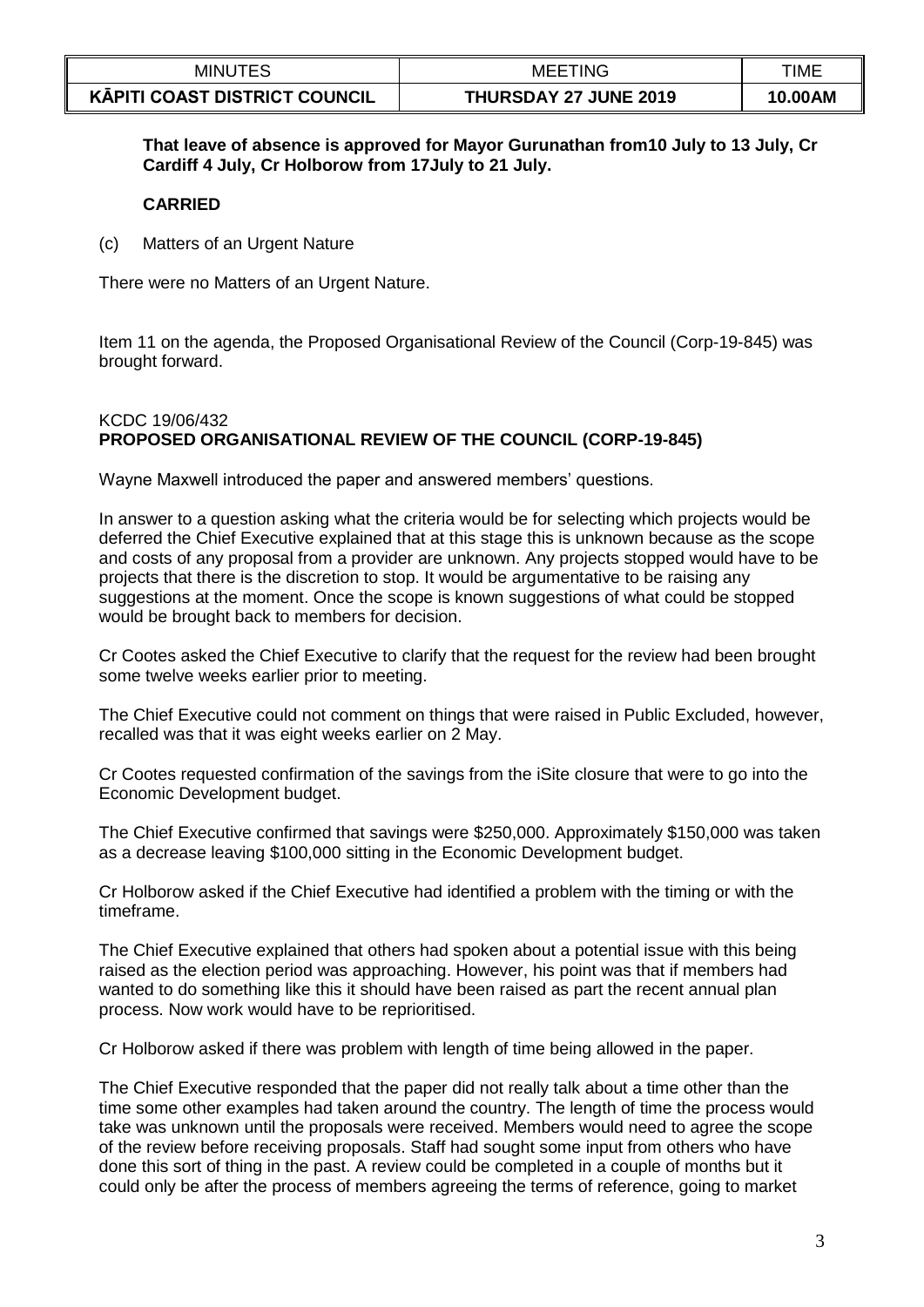| <b>MINUTES</b>                       | <b>MEETING</b>        | TIME    |
|--------------------------------------|-----------------------|---------|
| <b>KĀPITI COAST DISTRICT COUNCIL</b> | THURSDAY 27 JUNE 2019 | 10.00AM |

and then providing the responses for members to select. It would take the time it would take go through those processes transparently and robustly.

Mayor Gurunathan asked that, as a lot of the cost and time frame would depend on the procurement process being finalised, would it be reasonable to say that any decision on unbudgeted spend and any deferment of projects could be decided at that point rather than now.

The Chief Executive could not support the making of any funding decisions today as there is no information to work with.

Mayor Gurunathan then stated that the decision of whether projects need to be deferred should be made once the procurement exercise is finished.

The Chief Executive agreed. However, decisions would be required in order for monies to be made available to pay for a review. Projects go under and over budget through the year but it is only in the last quarter of the financial year that we know how we are running with those.

Cr Elliott commented that LGNZ provides a number of LGNZ partners who are fully capable of carrying out this review and asked if it was envisaged that the review would be sought from a source like that or from an open market source.

The Chief Executive answered that, up to now, on the understanding that people wanted this to be done rapidly, staff had advised a selected procurement process. However, best practice would probably be an open market process where everybody could respond and identified organisations could be invited to put in a proposal if they wished.

Mayor Gurunathan left the Chamber at 10.40am and Deputy Mayor Janet Holborow took the chair.

*The meeting adjourned at 10.45am and resumed at 11.18am*

An alternative list of recommendations to those in the staff report was discussed by members. Members also discussed amendments to the alternative list of recommendations.

### **MOVED (Holborow/Scott)**

**That point 26 be amended as follows:**

### **26. That the Council**

**26.1 approves the commencement of an independent organisational review to include the following in its scope:**

- **i. internal culture of the staff organisation, including staff satisfaction and turnover;**
- **ii. relationship and interface between governance and the staff organisation;**
- **iii. relationships with key stakeholders and the interface between the staff**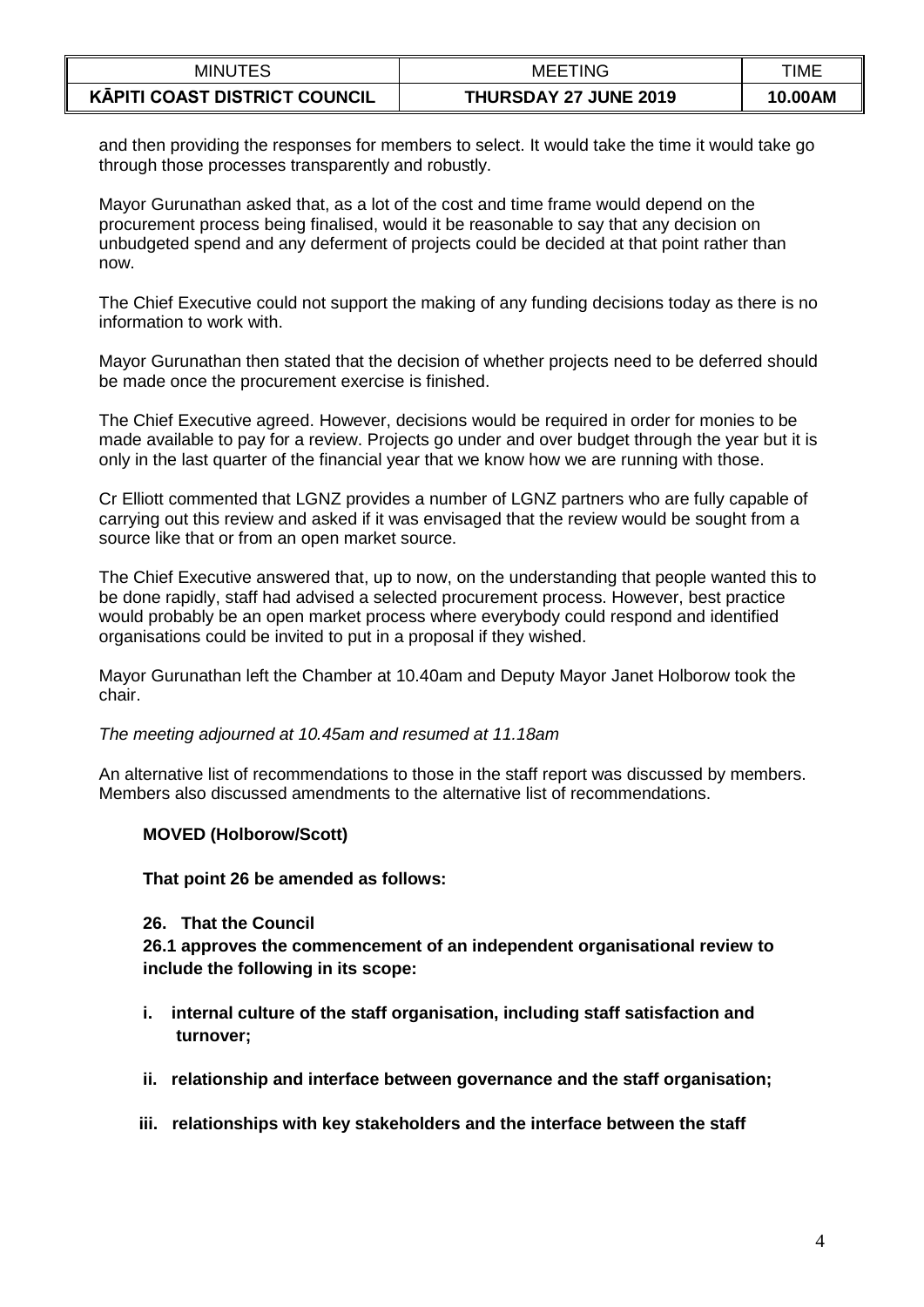| <b>MINUTES</b>                       | <b>MEETING</b>        | TIME    |
|--------------------------------------|-----------------------|---------|
| <b>KĀPITI COAST DISTRICT COUNCIL</b> | THURSDAY 27 JUNE 2019 | 10.00AM |

#### **organisation and ratepayers;**

- **iv. the effective delivery of the Open for Business programme; and**
- **v. the capacity and capability of the staff organisation to deliver the Council's objectives in a cost effective and efficient manner**

## **CARRIED**

The amended motion having been approved was then put.

#### **MOVED (Gurunathan/Cootes)**

#### **26. That the Council**

**26.1 approves the commencement of an independent organisational review to include the following in its scope:**

- **i. internal culture of the staff organisation, including staff satisfaction and turnover;**
- **ii. relationship and interface between governance and the staff organisation;**
- **iii. relationships with key stakeholders and the interface between the staff organisation and ratepayers;**
- **iv. the effective delivery of the Open for Business programme; and**
- **v. the capacity and capability of the staff organisation to deliver the Council's objectives in a cost effective and efficient manner**

### **CARRIED**

**MOVED (Holborow/Elliott)**

**That paragraph 27 clause vi be amended as follows:**

**27. vi. The review preferably be completed in time to report to the last Council meeting on 26th September 2019 or earlier.**

### **CARRIED**

**Division**

**For: Elliott, Holborow, Scott, Gurunathan, Benton, Vining**

**Against: Cardiff, Howson, Buswell, Cootes**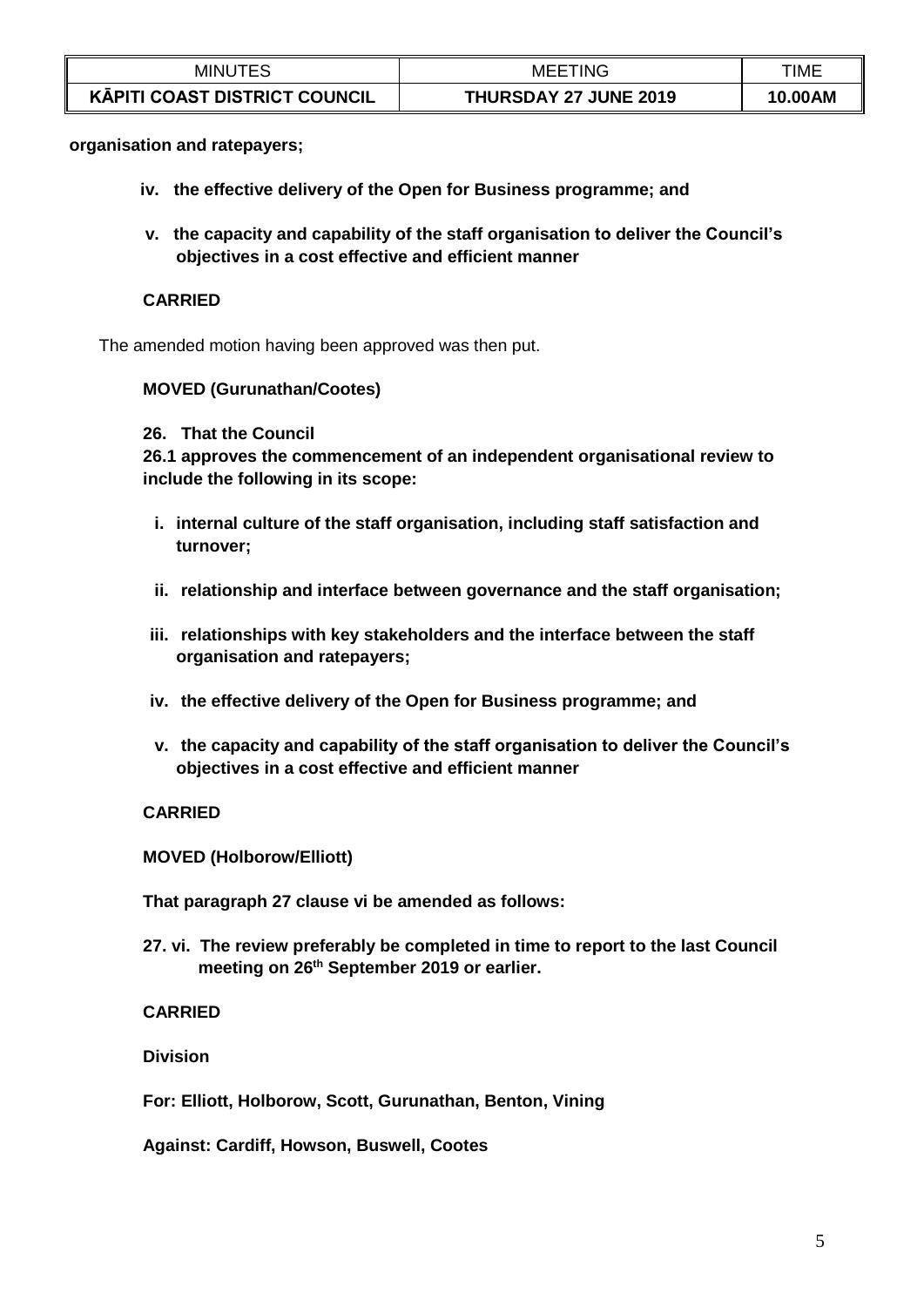| <b>MINUTES</b>                       | 'INC<br>MEE           | TIME    |
|--------------------------------------|-----------------------|---------|
| <b>KÄPITI COAST DISTRICT COUNCIL</b> | THURSDAY 27 JUNE 2019 | 10.00AM |

## **MOVED (Vining/Scott)**

**That paragraph 27 clauses i and ii be amended as follows:**

- **27. That the Council agrees that:**
	- **i. A sub committee consisting of the Mayor, Chief Executive or alternative, three Councillors, Cr James Cootes, Cr John Howson, and Cr Janet Holborow, mana whenua representative from the ART Confederation to be appointed by the Confederation, and be established immediately to oversee the process and the appointment of the independent reviewer for approval by Council**
	- **ii. The Sub-Committee will develop the Terms of Reference for the independentreview based on the preceding recommendations as soon as practicable for approval by Council**

## **CARRIED**

**MOVED (Scott/Vining)**

**That paragraph 27 clause iv be amended as follows:**

**27. iv. The Sub-Committee reports back to Council to recommend the selection and appointment of the entity/organisation contracted to deliver the review**

## **CARRIED**

The amendments to the motion having been approved the motion was then put.

# **MOVED (Gurunathan/Cootes)**

# **27. That the Council agrees that:**

- **i. A sub committee consisting of the Mayor, Chief Executive or alternate, three Councillors, Cr James Cootes, Cr John Howson, and Cr Janet Holborow, mana whenua representative from the ART Confederation to be appointed by the Confederation, and be established immediately to oversee the process and the appointment of the independent reviewer for approval by Council**
- **ii. The Sub-Committee will develop the Terms of Reference for the independent review based on the preceding recommendations as soon as practicable for approval by Council**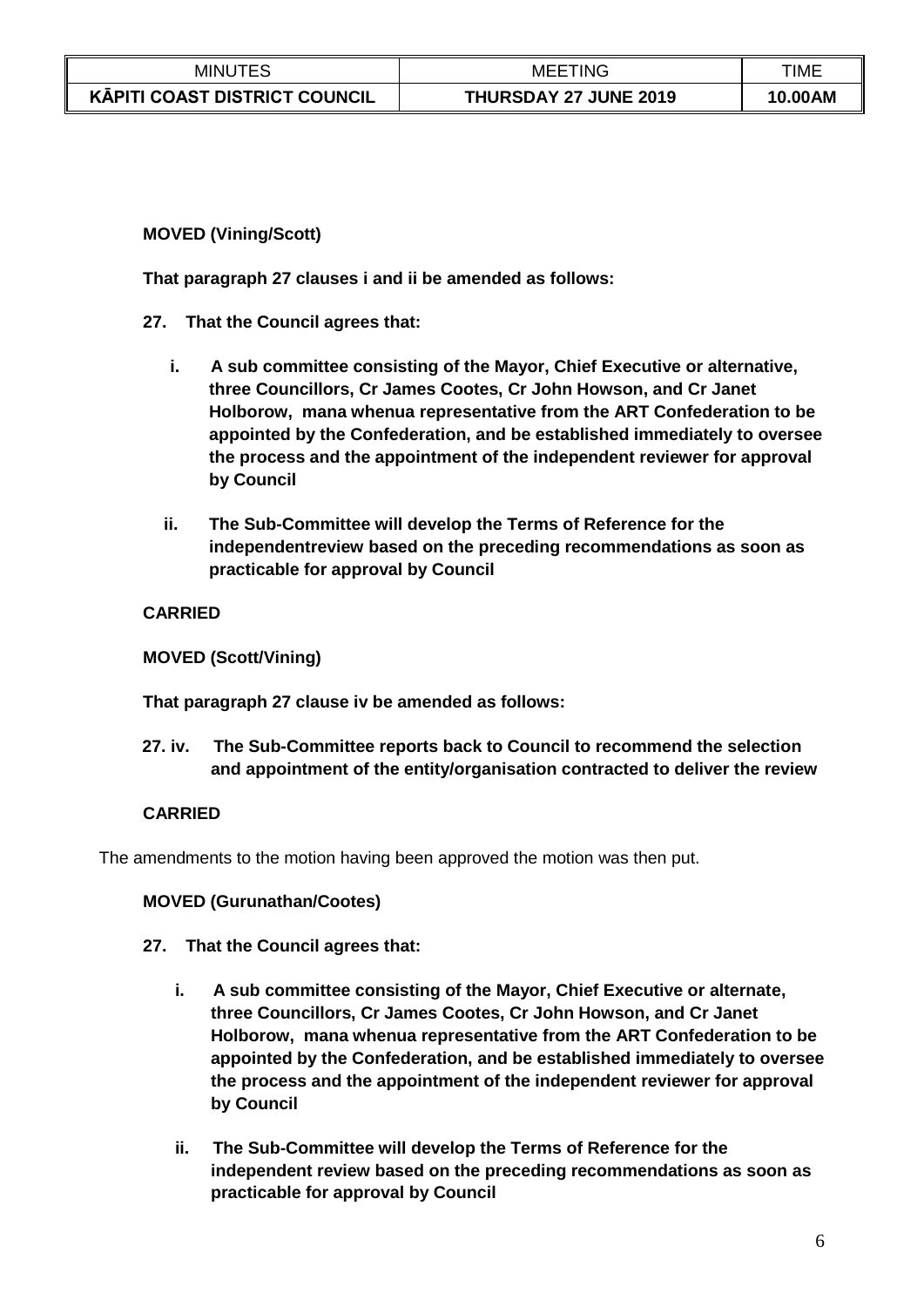| <b>MINUTES</b>                | <b>MEETING</b>               | TIME    |
|-------------------------------|------------------------------|---------|
| KĀPITI COAST DISTRICT COUNCIL | <b>THURSDAY 27 JUNE 2019</b> | 10.00AM |

- **iii. The Chief Executive brings forward suggested entities/organisations for the Sub-Committee to consider along with other suggestions in the procurement process.**
- **iv. The Sub-Committee reports back to Council to recommend the selection and appointment of the entity/organisation contracted to deliver the review**
- **v. The Sub-Committee reports regularly to the Council on progress of the review**
- **vi. The review preferably be completed in time to report to the last Council meeting on 26th September 2019 or earlier.**

## **CARRIED**

### **MOVED (Gurunathan/Cootes)**

**28 Council notes that decisions around the management of the unbudgeted spend can be decided after the independent review cost and timeframe are known.**

## **CARRIED**

It was confirmed that any suggestions for potential organisations to carry out an organisational review may be put forward by members. The Chief Executive would recommend an open market approach.

*The meeting adjourned at 12.08am and resumed at 12.31pm. Cr Buswell returned at 12.39pm*

#### KCDC 19/06/428 **TOWARDS CARBON NEUTRALITY BY 2025 (Corp – 19-836)**

Chris Pearce and Mark de Haast spoke to a presentation and answered members' questions.

Staff were congratulated on the report.

### **MOVED (Holborow/Vining)**

**That the Council affirms its commitment to pursue its goal to achieve carbon neutrality by 2025.**

### **CARRIED**

*Cr Vining left the chamber at 12.53pm and returned at 12.57pm*

**MOVED (Gurunathan / Holborow)**

**That the Council approves the submission to the Environment Select Committee on the Climate Change Response (Zero Carbon) Amendment Bill attached at Appendix 1.**

### **CARRIED**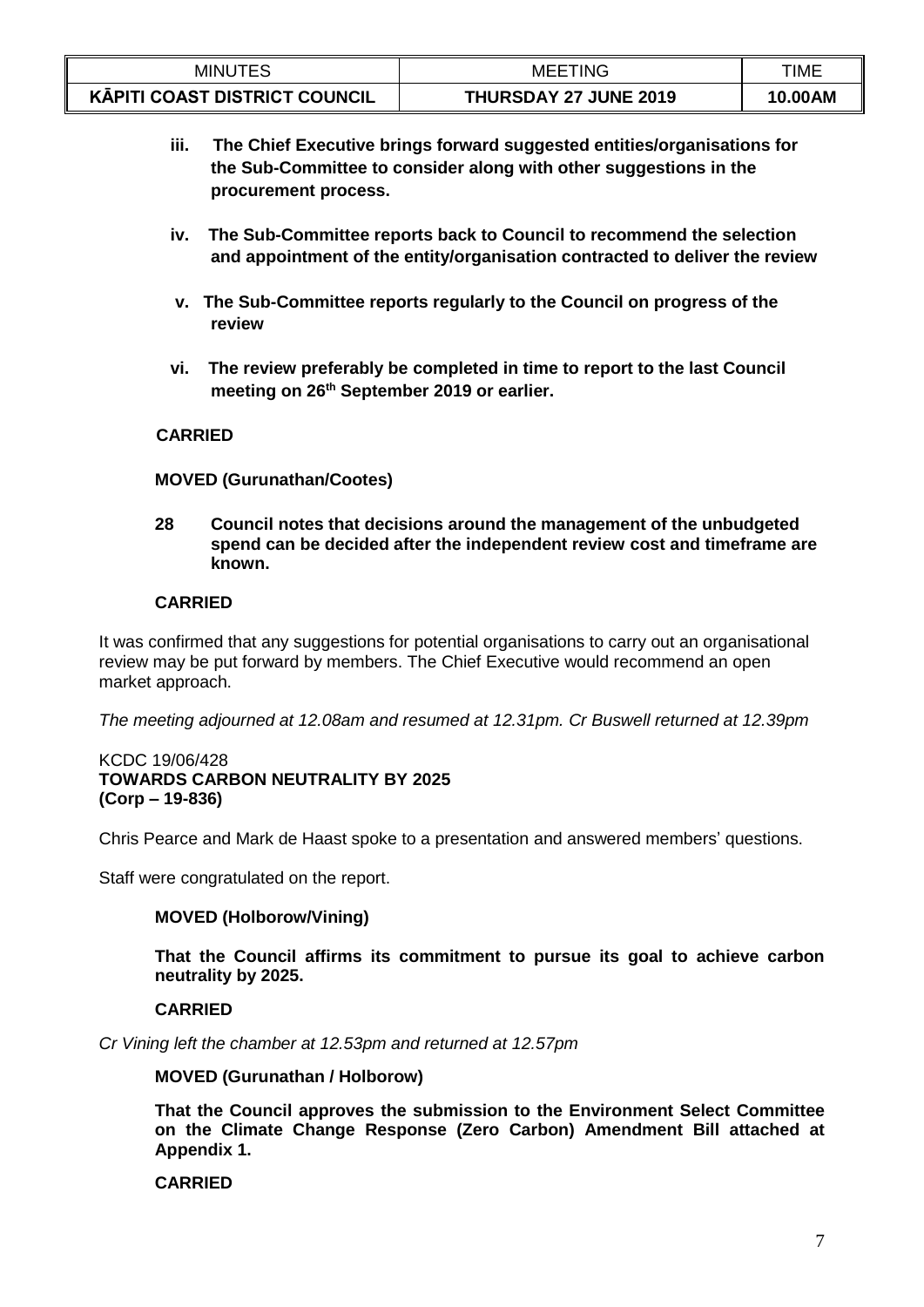| <b>MINUTES</b>                       | TING<br>MEEI          | TIME    |
|--------------------------------------|-----------------------|---------|
| <b>KĀPITI COAST DISTRICT COUNCIL</b> | THURSDAY 27 JUNE 2019 | 10.00AM |

## KCDC 19/06/429 **COMMUNITY-LED COASTAL ADAPTATION (RS-19-833)**

Natasha Tod introduced the report and answered members' questions.

An error was noted in paragraph 25 of the report where the year should read 2018/19.

The Chief Executive explained that it was important not to rush people through the first stage, to ensure understanding and people can decide whether they want to be involved. Phase one is going to take as long as it takes because neither Hutt nor Greater Wellington Councils have allowed budget to participate in this. Kāpiti Coast District Council cannot afford to do this by ourselves and therefore timeframes had been adjusted to allow other Councils time to get budgets in the following annual plan.

#### **MOVED (Howson/Holborow)**

**It is recommended that Council:**

- **a. Note the Mitchell Daysh report entitled** *Preparing Coastal Communities for Climate Change: Assessing coastal vulnerability to climate change, sea level rise and natural hazards* **(2019), which was commissioned on behalf of the Coastal Adaptation Sub-group of the Wellington Regional Climate Change Working Group;**
- **b. Note the current status of the Wellington regional approach to community-led coastal adaptation;**
- **c. Note that discussions have occurred with the North Ōtaki Beach Residents Group (NOBRG) and Coastal Ratepayers United (CRU) in accordance with the mediated agreements; and**
- **d. Agree in principle for the possible establishment of a Joint Committee on Community-led Coastal Adaptation in the Wellington Region.**

### **CARRIED**

## KCDC 19/06/430 **SETTING OF RATES, DUE DATES AND PENALTIES REGIME (CORP-19-779)**

Mark de Haast introduced the report and answered members' questions.

#### **MOVED (Benton/Buswell)**

**That Council set the following rates under Section 23 of the Local Government (Rating) Act 2002, on rating units in the Kāpiti Coast District (District) for the financial year commencing on 1 July 2019 and ending 30 June 2020.**

**(1) Districtwide General Rate**

**A Districtwide general rate set under section 13(2)(b) of the Local Government (Rating) Act 2002 on all rateable rating units, assessed on a differential basis on all rateable rating units in the District as follows:** 

 **a rate of 0.41460 cents in the dollar (inclusive of GST) of land value on every rating unit in the urban rating areas of the District as per the Council's rating area maps;**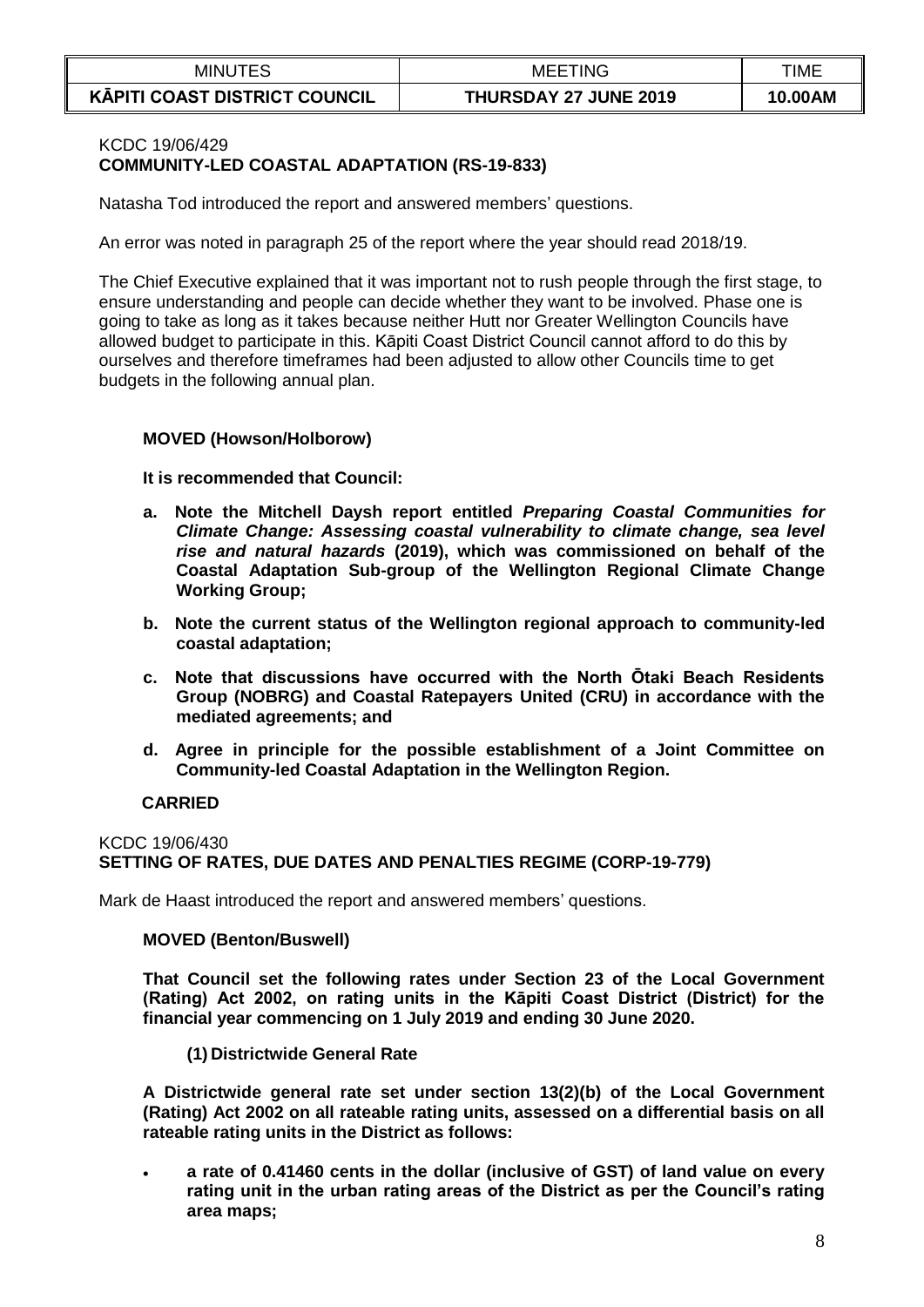| <b>MINUTES</b>                       | TING<br>MEE'          | TIME    |
|--------------------------------------|-----------------------|---------|
| <b>KAPITI COAST DISTRICT COUNCIL</b> | THURSDAY 27 JUNE 2019 | 10.00AM |

- **a rate of 0.15755 cents in the dollar (inclusive of GST) of land value on every rating unit in the rural rating areas of the District as per the Council's rating area maps with an area less than 50 hectares, excluding those properties in the rural village differential rating areas;**
- **a rate of 0.09121 cents in the dollar (inclusive of GST) of land value on every rating unit in the rural rating areas of the District as per the Council's rating area maps with an area equal to or greater than 50 hectares plus rating units less than 50 hectares where a combination of these properties total greater than 50 hectares and form part of one farming operation, excluding those properties in the rural village differential rating areas;**
- **a rate of 0.29022 cents in the dollar (inclusive of GST) of land value on every rating unit in the rural rating areas of the District which is located in the rural village differential rating areas as per the Council's rating area maps.**
- **(2) Districtwide Community Facilities Rate**

**A Districtwide targeted rate for community facilities, set under section 16(3)(a) and 16(4)(b) of the Local Government (Rating) Act 2002, assessed on a differential basis on all rateable rating units in the District as follows:**

- **all rateable rating units other than Accommodation/Hospitality and Motels and camping grounds - \$661.00 (inclusive of GST) per separately used or inhabited part of a rating unit.**
- **Motels and camping grounds - \$198.30 (inclusive of GST) per separately used or inhabited part of a rating unit.**
- **Accommodation/Hospitality (other than motels and camping grounds) - \$1,322.00 (inclusive of GST) per separately used or inhabited part of a rating unit.**
- **(3) Districtwide Roading Capital Value Rate**

**A Districtwide targeted rate for roading, set under section 16(3)(a) and 16(4)(b) of the Local Government (Rating) Act 2002, assessed on all rateable rating units in the District as follows:**

- **a rate of 0.05467 cents in the dollar (inclusive of GST) of capital value on all rateable rating units in the District**
- **(4) Districtwide Roading Land Value Rate**

**A Districtwide targeted rate for roading, set under section 16(3)(a) and 16(4)(a) of the Local Government (Rating) Act 2002, assessed on all rateable rating units in the District as follows:**

- **a rate of 0.02867 cents in the dollar (inclusive of GST) of land value on all rateable rating units in the District.**
- **(5) Districtwide Stormwater Rate**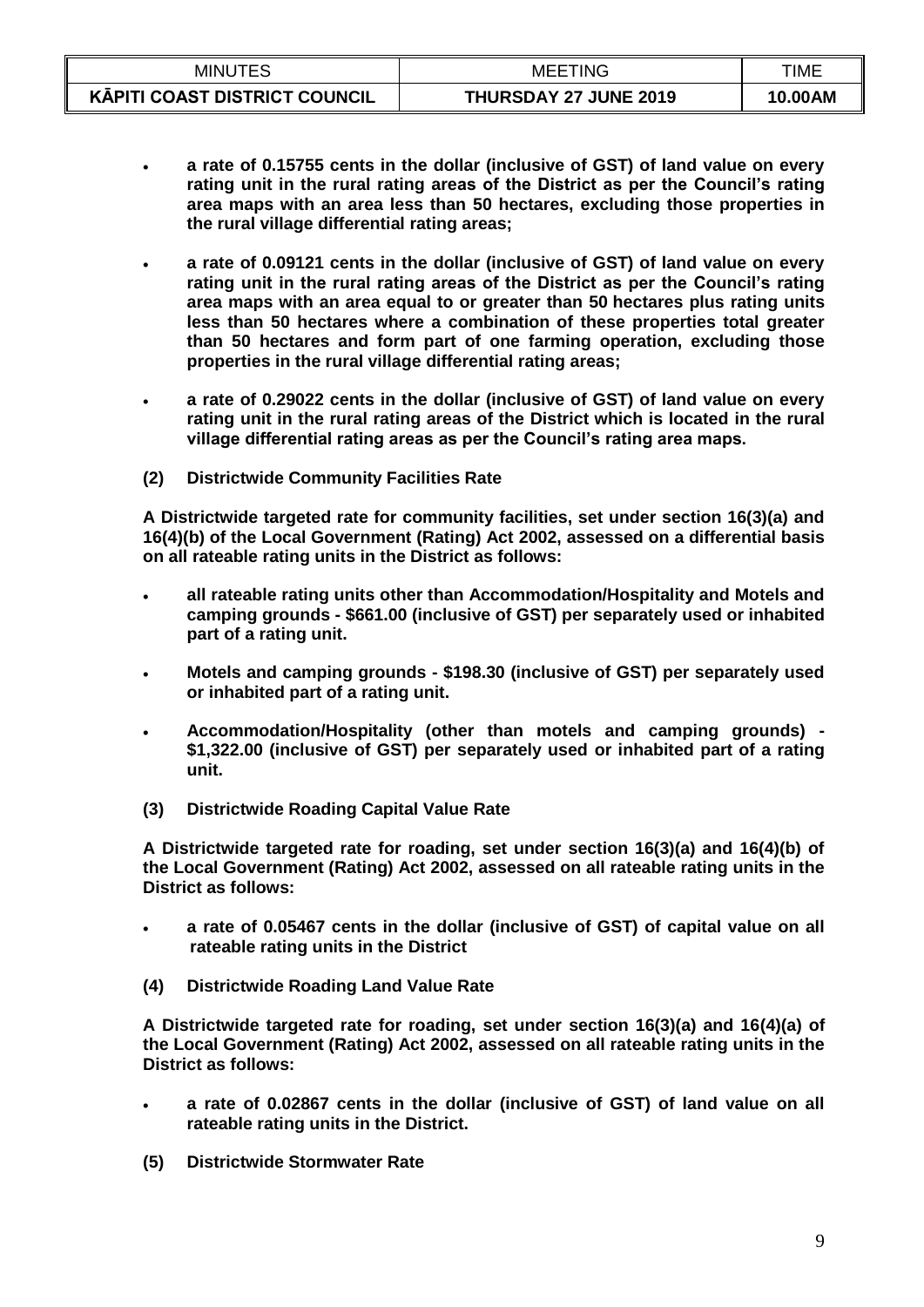| <b>MINUTES</b>                       | <b>MEETING</b>               | TIME    |
|--------------------------------------|------------------------------|---------|
| <b>KÄPITI COAST DISTRICT COUNCIL</b> | <b>THURSDAY 27 JUNE 2019</b> | 10.00AM |

**A Districtwide targeted rate for stormwater, set under section 16(3)(b) and 16(4)(a) of the Local Government (Rating) Act 2002, on all rateable rating units in the District's stormwater drainage areas as per the Council's stormwater drainage rating area maps as follows:**

- **a rate of 0.02202 cents in the dollar (inclusive of GST) of capital value on all rating units.**
- **(6) Districtwide Water Supply Fixed Rate**

**A Districtwide targeted rate set under section 16 of the Local Government (Rating) Act 2002, assessed on all rating units connected or capable of being connected to the District's water supply, assessed on a differential basis as below. The Districtwide water supply fixed rate is invoiced as a daily rate for convenience.** 

- **General - \$222.00 (inclusive of GST) per separately used or inhabited part of a rating unit.**
- **Medium Scale - \$199.80 (inclusive of GST) per separately used or inhabited part of a rating unit.**
- **Large Scale - \$177.60 (inclusive of GST) per separately used or inhabited part of a rating unit.**
- **Accommodation/Hospitality – \$444.00 (inclusive of GST) per separately used or inhabited part of a rating unit.**
- **Serviceable - \$222.00 (inclusive of GST) per rating unit not connected to the district's water supply, but within 100 metres of a water main and capable of being connected.**
- **(7) Districtwide Water Supply Volumetric Rate**

**A Districtwide targeted rate set under Section 19(2)(a) of the Local Government (Rating) Act 2002 on each rating unit which is provided with a metered water supply service.** 

- **Volumetric rate of water consumed or supplied - \$1.19 (inclusive of GST) per cubic metre.**
- **(8) Hautere/Te Horo Water Supply Rate**

**A targeted rate for water supply set under section 19(2)(a) of the Local Government (Rating) Act 2002 per unit of water supplied by the Hautere/Te Horo water supply.**

- **A fixed charge of \$256.00 (inclusive of GST) per unit of water supplied to all rating units connected to Hautere/Te Horo water supply (annual provision of 1 unit = 1 cubic metre per day).**
- **(9) Districtwide Wastewater Disposal Rate**

**A Districtwide targeted rate for wastewater disposal, set under section 16(3)(b) and 16(4)(b) on rating units in the Waikanae, Paraparaumu, Raumati and Ōtaki rating areas, as per the Council's rating area maps.**

 **General - \$422.00 (inclusive of GST) per rating unit connected to the sewerage system. A rating unit used primarily as a residence for**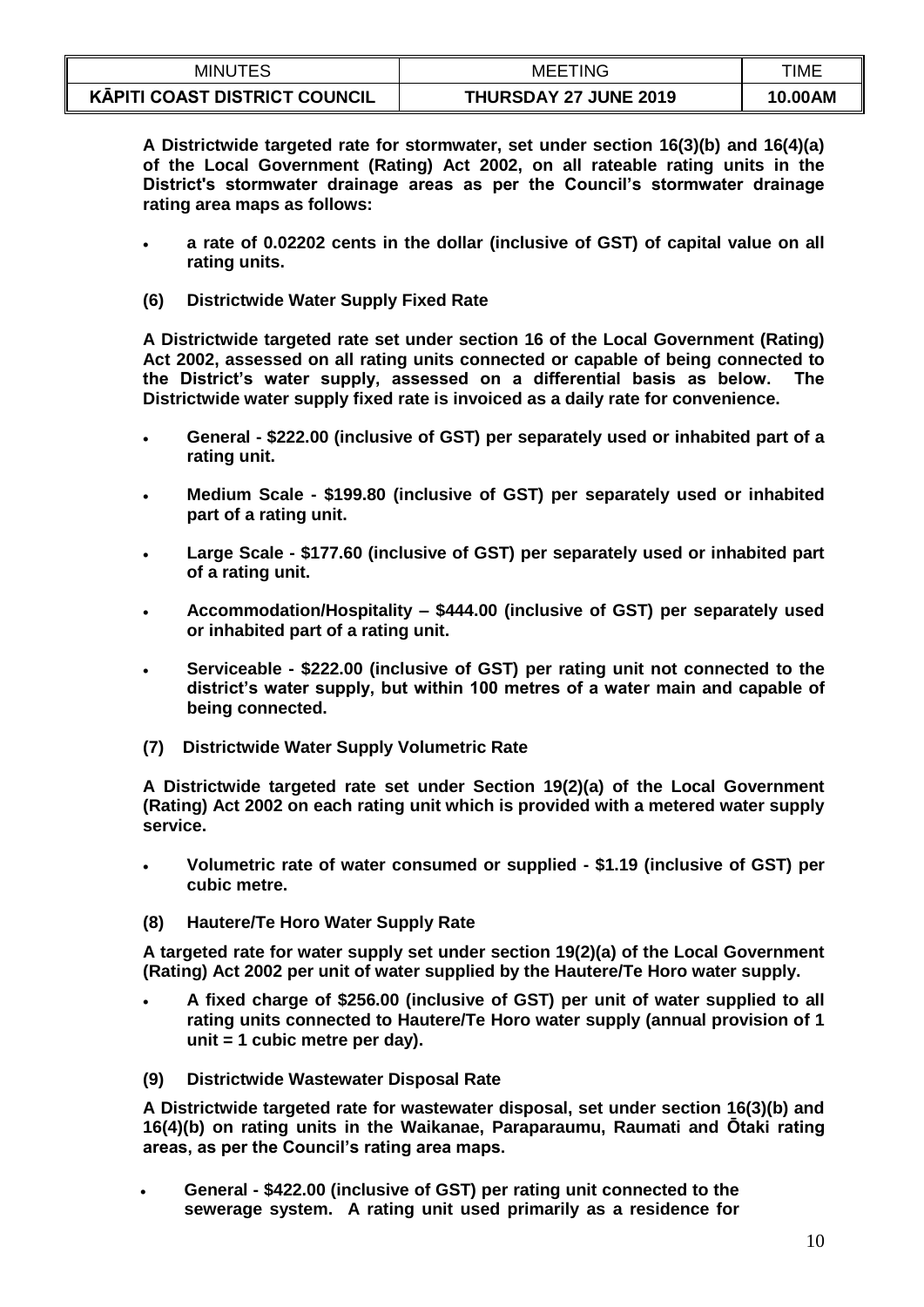| <b>MINUTES</b>                       | <b>MEETING</b>        | TIME    |
|--------------------------------------|-----------------------|---------|
| <b>KAPITI COAST DISTRICT COUNCIL</b> | THURSDAY 27 JUNE 2019 | 10.00AM |

**one household shall not be treated as having more than one water closet or urinal.**

- **Community - \$211.00 inclusive of GST) per water closet or urinal connected to the sewerage system.**
- **Educational – \$189.90 (inclusive of GST) per water closet or urinal connected to the sewerage system.**
- **Recreational - \$105.50 (inclusive of GST) per water closet or urinal connected to the sewerage system.**
- **Large Scale Commercial/Residential - \$211.00 (inclusive of GST) per water closet or urinal connected to the sewerage system, where there is more than one water closet or urinal.**
- **Serviceable - \$211.00 (inclusive of GST) per rating unit not connected to the sewerage system but within 30 metres of a sewer main and capable of being connected.**
- **(10) Paraparaumu/Raumati Community Rate**

**A targeted rate set under section 16(3)(b) and 16(4)(a) of the Local Government (Rating) Act 2002 as follows:**

- **a rate of 0.00124 cents in the dollar (inclusive of GST) of capital value on all rating units in the Paraparaumu and Raumati urban and rural rating areas as per the Council's rating area maps.**
- **(11) Waikanae Community Rate**

**A targeted rate set under section 16(3)(b) and 16(4)(a) of the Local Government (Rating) Act 2002 as follows:**

- **a rate of 0.00231 cents in the dollar (inclusive of GST) of capital value on all rating units in the Waikanae urban and rural rating areas as per the Council's rating area maps.**
- **(12) Ōtaki Community Rate**

**A targeted rate set under section 16(3)(b) and 16(4)(a) of the Local Government (Rating) Act 2002 as follows:**

- **a rate of 0.01255 cents in the dollar (inclusive of GST) of capital value on all rating units in the Ōtaki urban and rural rating areas as per the Council's rating area maps.**
- **(13) Paekākāriki Community Rate**

**A targeted rate set under section 16(3)(b) and 16(4)(a) of the Local Government (Rating) Act 2002 as follows:**

- **a rate of 0.01008 cents in the dollar (inclusive of GST) of capital value on all rating units in the Paekākāriki urban and rural rating areas as per the Council's rating area maps.**
- **(14) Commercial Rate**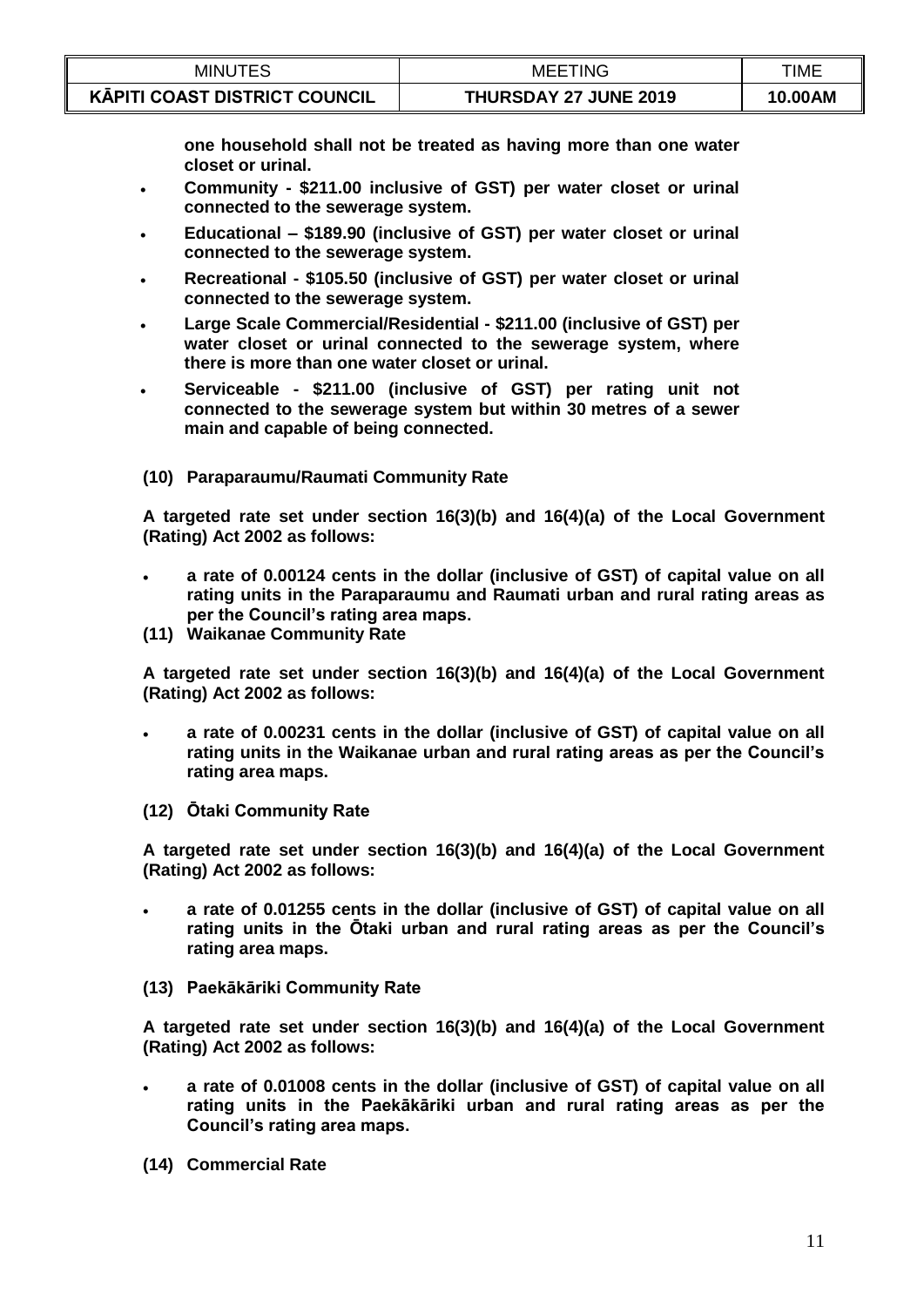| <b>MINUTES</b>                       | <b>MEETING</b>        | TIME    |
|--------------------------------------|-----------------------|---------|
| <b>KÄPITI COAST DISTRICT COUNCIL</b> | THURSDAY 27 JUNE 2019 | 10.00AM |

**A targeted rate set under section 16(3)(b) and 16(4)(a) of the Local Government (Rating) Act 2002 as follows:**

- **a rate of 0.02883 cents in the dollar (inclusive of GST) of capital value assessed on all rateable rating units used principally or exclusively for commercial purposes.**
- **(15) Water Conservation Device Loan Rate**

**A targeted rate on those rating units that have received an interest free loan (up to \$5,000 plus GST) for approved water conservation devices from the Council that has not yet been fully repaid, set at 10% of the amount of the original loan plus GST.**

**12 That all property rates (including Hautere/Te Horo Water Supply Rate, but excluding Districtwide Water supply fixed and volumetric rates) be payable in four equal instalments due on:**

| <b>Instalment</b>       | <b>Due Dates</b>    | <b>Penalty Dates</b> |
|-------------------------|---------------------|----------------------|
| <b>Instalment One</b>   | 9 September 2019    | 10 September 2019    |
| <b>Instalment Two</b>   | 9 December 2019     | 10 December 2019     |
| <b>Instalment Three</b> | <b>9 March 2020</b> | <b>10 March 2020</b> |
| <b>Instalment Four</b>  | 9 June 2020         | 10 June 2020         |

**All payments made will be receipted against the earliest outstanding rate amounts in accordance with authorised accounting procedures.**

**13 That water rates (excluding Hautere/Te Horo Water Supply Rate) be invoiced separately on a quarterly basis dependent on when the relevant meter is read. Due dates for each area are specified below:**

| Area                                                                | <b>Water meters</b><br>read during                        | Due date                                               | <b>Penalty date</b>                                |
|---------------------------------------------------------------------|-----------------------------------------------------------|--------------------------------------------------------|----------------------------------------------------|
| Paraparaumu/Raumati/<br>Raumati Beach/Raumati<br>South/ Paekākāriki | <b>Jul-19</b><br><b>Oct-19</b><br><b>Jan-20</b><br>Apr-20 | 26-Aug-19<br>25-Nov-19<br>2-Mar-20<br>29-May-20        | 27-Aug-19<br>26-Nov-19<br>3-Mar-20<br>$2 - Jun-20$ |
| Otaki/Peka Peka/<br>Waikanae Beach                                  | Aug-19<br><b>Nov-19</b><br>Feb-20<br>$May-20$             | 26-Sep-19<br>$6 - Jan-20$<br>31-Mar-20<br>26-Jun-20    | 27-Sep-19<br>7-Jan-20<br>1-Apr-20<br>29-Jun-20     |
| Waikanae/Nikau Valley/<br>Otaihanga/<br>Paraparaumu Beach           | Sep-19<br><b>Dec-19</b><br><b>Mar-20</b><br><b>Jun-20</b> | 29-Oct-19<br><b>7-Feb-20</b><br>28-Apr-20<br>27-Jul-20 | 30-Oct-19<br>10-Feb-20<br>29-Apr-20<br>28-Jul-20   |

**14 That Council apply the following penalties on unpaid rates in accordance with sections 57 and 58 of the Local Government (Rating) Act 2002:**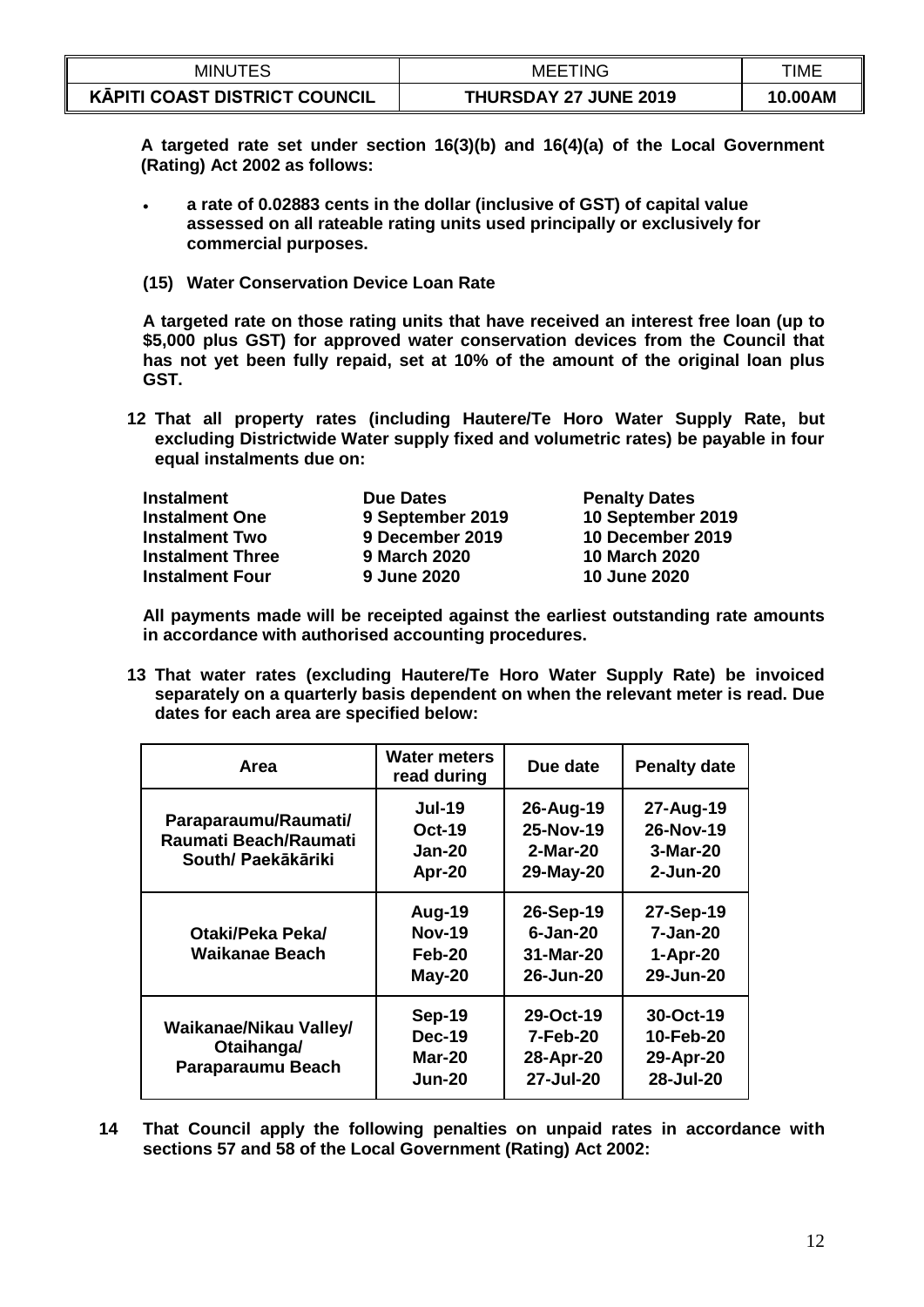| <b>MINUTES</b>                       | <b>MEETING</b>               | TIME    |
|--------------------------------------|------------------------------|---------|
| <b>KĀPITI COAST DISTRICT COUNCIL</b> | <b>THURSDAY 27 JUNE 2019</b> | 10.00AM |

- **a charge of ten per cent (10%) on so much of any property rate instalment that has been assessed after 1 July 2019 and which remains unpaid after the due dates as per paragraph 12, to be added on the penalty dates above.**
- **a charge of ten per cent (10%) on so much of any property rates (including previously applied penalties) assessed before 1 July 2019 which remain unpaid on 4 July 2019. The penalty will be added on 5 July 2019.**
- **a charge of ten per cent (10%) will be added to any portion of a current water rates invoice that remains unpaid after the due date specified. Penalty will be added on the penalty dates shown as per paragraph 13.**
- **15 That property and water rates be payable by cash, cheque and eftpos at any of the following places:**
	- **Paraparaumu, Civic Building, 175 Rimu Road, Paraparaumu**
	- **Waikanae Service Centre, Mahara Place, Waikanae**
	- **Ōtaki Service Centre, Ōtaki Library, Main Street, Ōtaki**
	- **New Zealand Post, countrywide**
	- **Westpac Bank, countrywide** *(excluding water supply rates)*
	- **Greater Wellington Regional Council, Shed 39, 2 Fryatt Quay, Pipitea, Wellington**
	- **Greater Wellington Regional Council, 35-37 Chapel Street, Masterton**
	- **Alternatively, payment of the due rates can be made to the Council by direct debit, internet banking, direct credit, telephone banking and credit card (subject to a convenience fee) through the Council's website.**

#### **CARRIED**

Cr Elliot voted against the motion.

#### KCDC 19/06/430 **AMENDMENTS TO THE COUNCIL DELEGATIONS TO CHIEF EXECUTIVE AND STAFF (CORP-19-819)**

Tim Power introduced the report.

### **MOVED (Cardiff/Howson)**

**That the Council adopts the revised Council to Chief Executive and Staff Delegations as shown in Appendix A to this report (Corp-19-819).** 

**That the Council adopts the revised Resource Management Act 1991 Delegations to Staff as shown in Appendix B to this report (Corp-19-819).** 

 **CARRIED**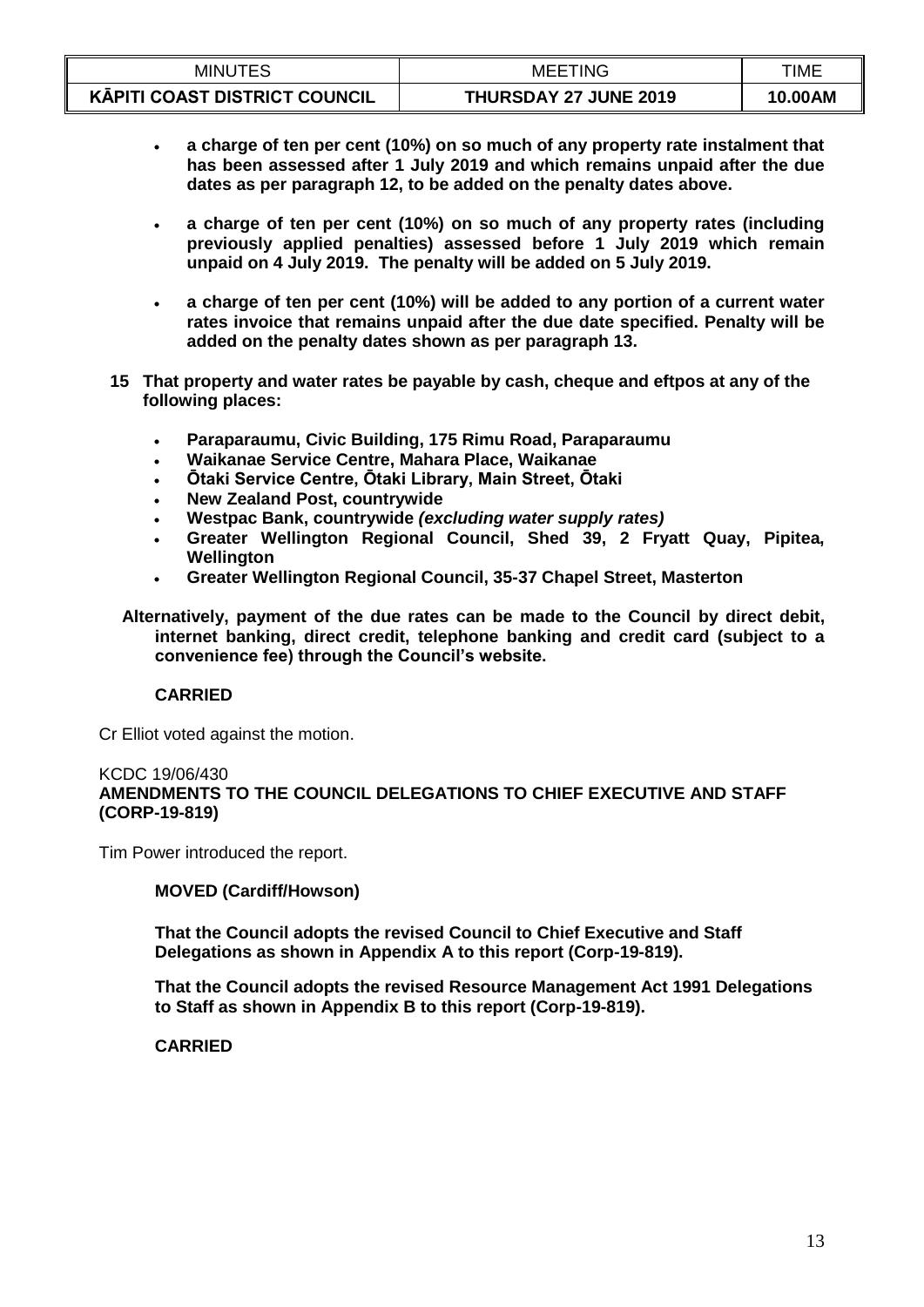| <b>MINUTES</b>                       | <b>MEETING</b>               | TIME    |
|--------------------------------------|------------------------------|---------|
| <b>KAPITI COAST DISTRICT COUNCIL</b> | <b>THURSDAY 27 JUNE 2019</b> | 10.00AM |

KCDC 19/06/431

## **KĀPITI ECONOMIC DEVELOPMENT STRATEGY: KĀPITI COAST MAJOR EVENTS FUND (CORP-19-826)**

Darryn Grant spoke to a presentation and answered members' questions. There was discussion about large events that do not meet the criteria for Major Events Funding. Members discussed that perhaps a minor events fund could be considered as part of the next Annual Plan.

Members noted the amount of work that the Economic Development team had done in such a very short time. Darryn Grant and Orla Maher were welcomed.

It was confirmed that, if unspent, monies from the fund could be reallocated.

### **MOVED (Buswell/Cootes)**

## **That Council**

**a) Approves an increase in the amount of the Major Events Fund to \$200,000 (excl GST) per annum from the existing economic development budget.** 

### **CARRIED**

Cr Vining voted against the motion.

#### **MOVED (Buswell/Cootes)**

#### **That Council**

**b) Approves the Kāpiti Coast Major Events Policy for the period 1 July 2019 to 30 June 2022.** 

### **CARRIED**

**MOVED (Scott/Buswell)**

**c) That members thank staff for the report back in a timely fashion and for the nature of the report.**

## **CARRIED**

#### KCDC 19/06/433 **REPORTS AND RECOMMENDATIONS FROM STANDING COMMITTEES AND COMMUNITY BOARDS (PP-19-834)**

The report was taken as read.

### **MOVED (VINING/SCOTT)**

**That paragraph 2 of the recommendations be amended as follows:**

**That the Council notes the following recommendation:**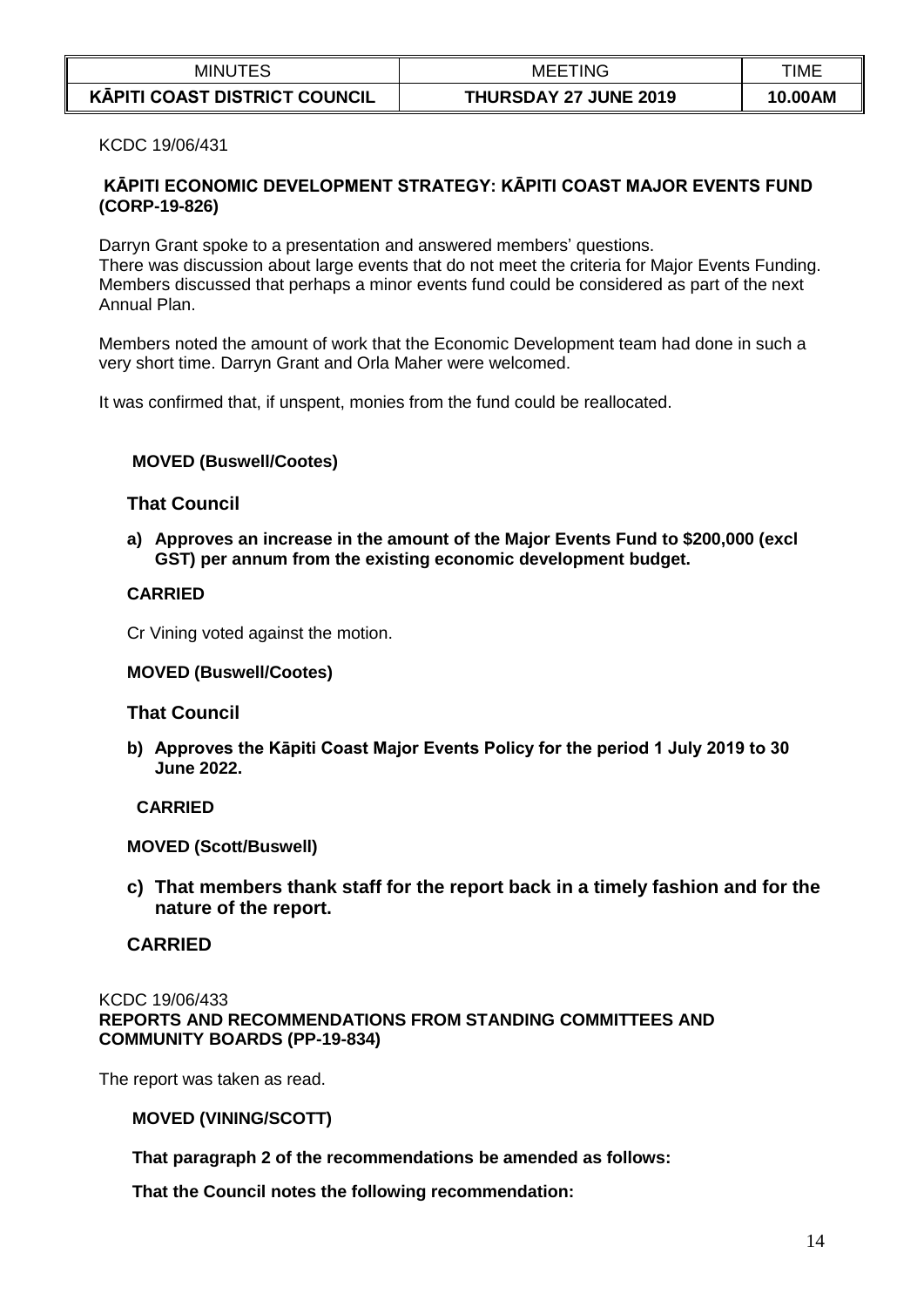| <b>MINUTES</b>                | <b>MEETING</b>               | TIME    |
|-------------------------------|------------------------------|---------|
| KĀPITI COAST DISTRICT COUNCIL | <b>THURSDAY 27 JUNE 2019</b> | 10.00AM |

**That the Otaki Community Board requests Council initiate a report from Rob McIntyre (Destination Planning) to review Kāpiti Coast District Council's implementation of his recommendations at the time of Otaki i-Site closure, to explore whether they were fully implemented and continue to be delivered on in light of the Paraparaumu I-site closure.** 

**CARRIED**

**MOVED (Benton/Cootes)**

**That Council considers the following recommendation for ratification:** 

**That the Ōtaki Community Board considers and adopts the following option: To change the loading zone to individually marked out parallel parking spaces with 1 hour (P60) time restrictions only on the four southern spaces, leaving the remaining four spaces unrestricted. This is illustrated in Attachment 2 of report IS-19-757.** 

**That Council notes the following recommendation:**

**That the Otaki Community Board requests Council initiate a report from Rob McIntyre (Destination Planning) to review Kapiti Coast District Council's implementation of his recommendations at the time of Otaki i-Site closure, to explore whether they were fully implemented and continue to be delivered on in light of the Paraparaumu I-site closure.** 

**That Council notes the following recommendation:** 

**The Paraparaumu/Raumati Community Board notes that Ātiawa ki Whakarongotai Charitable Trust supports Mrs Alida van der Velde's request for a Place of Remembrance for the Very Reverend John Murray as detailed in report PS-19-736. That the Paraparaumu/Raumati Community Board agrees to the naming of a beach access way at Groves Road, Raumati Beach, as shown in Appendix 2 to report PS19736, in memory of the late Very Reverend John Murray.**

**That Council receives Report PP-19-834 (Reports and Recommendations from Standing Committees and Community Boards).**

**CARRIED**

KCDC 19/06/434 **CONFIRMATION OF MINUTES: 23 MAY 2019**

### **MOVED (Howson / Cardiff)**

**That the minutes of the Council meeting on 23 MAY 2019 be accepted as a true and accurate record of that meeting.**

**CARRIED**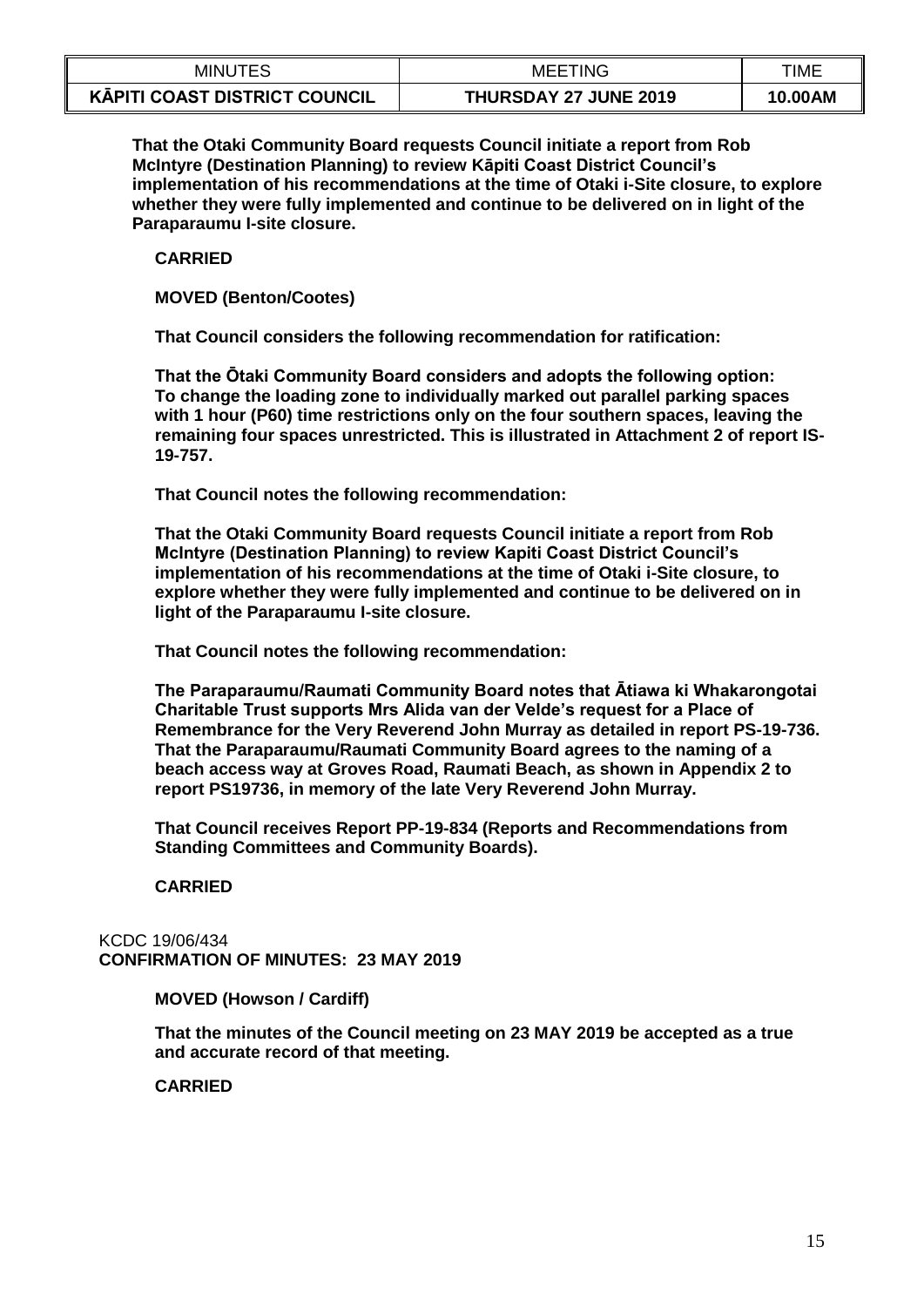| <b>MINUTES</b>                       | TING<br>MEE           | TIME    |
|--------------------------------------|-----------------------|---------|
| <b>KÄPITI COAST DISTRICT COUNCIL</b> | THURSDAY 27 JUNE 2019 | 10.00AM |

## KCDC 19/06/435 **MAYORS REPORT**

#### **MOVED (Scott / Benton)**

**The members accept the Mayor's Report.**

#### **CARRIED**

#### KCDC 19/06/436 **PUBLIC SPEAKING TIME (for items not related to the agenda)**

There were no public speakers for items not related to the agenda.

#### KCDC 19/06/437 **RESOLUTION TO GO INTO PUBLIC EXCLUDED**

#### **MOVED (Gurunathan / Scott)**

### **PUBLIC EXCLUDED RESOLUTION**

**That, pursuant to Section 48 of the Local Government Official Information and Meetings Act 1987, the public with the exception of Community Board Chairs, now be excluded from the meeting for the reasons given below, while the following matters are considered:**

 **Appointment of Independent Member to the Audit and Risk Committee (PP-19-804)**

**The general subject of each matter to be considered, while the public are excluded, the reason for passing this resolution in relation to each matter, and the specific grounds under Section 48(1) of the Local Government Official Information and Meetings Act 1987, for the passing of this resolution are as follows:**

| <b>General</b><br>subject<br><b>of</b><br>matter<br>each<br>be<br>to<br>considered                             | <b>Reason for passing this</b><br>resolution in relation to<br>each matter | <b>Grounds under Section</b><br>48(1) for the passing of this<br>resolution                                                                                                                                                                         |
|----------------------------------------------------------------------------------------------------------------|----------------------------------------------------------------------------|-----------------------------------------------------------------------------------------------------------------------------------------------------------------------------------------------------------------------------------------------------|
| <b>Appointment of</b><br><b>Independent Member</b><br>to the Audit and Risk<br><b>Committee</b><br>(PP-19-804) | Section $7(2)(a)$ – to protect<br>the privacy of natural<br>persons.       | Section $48(1)(a)$ : That the<br>public conduct of the whole or<br>the relevant part of the<br>proceedings of the meeting<br>would be likely to result in the<br>disclosure of information for<br>which good reason for<br>withholding would exist. |

### **CARRIED**

*The Council meeting went into public excluded session at 2.00pm.*

*The Council came out of public excluded session at 2.05pm.*

*The Council meeting closed at 2.05pm*